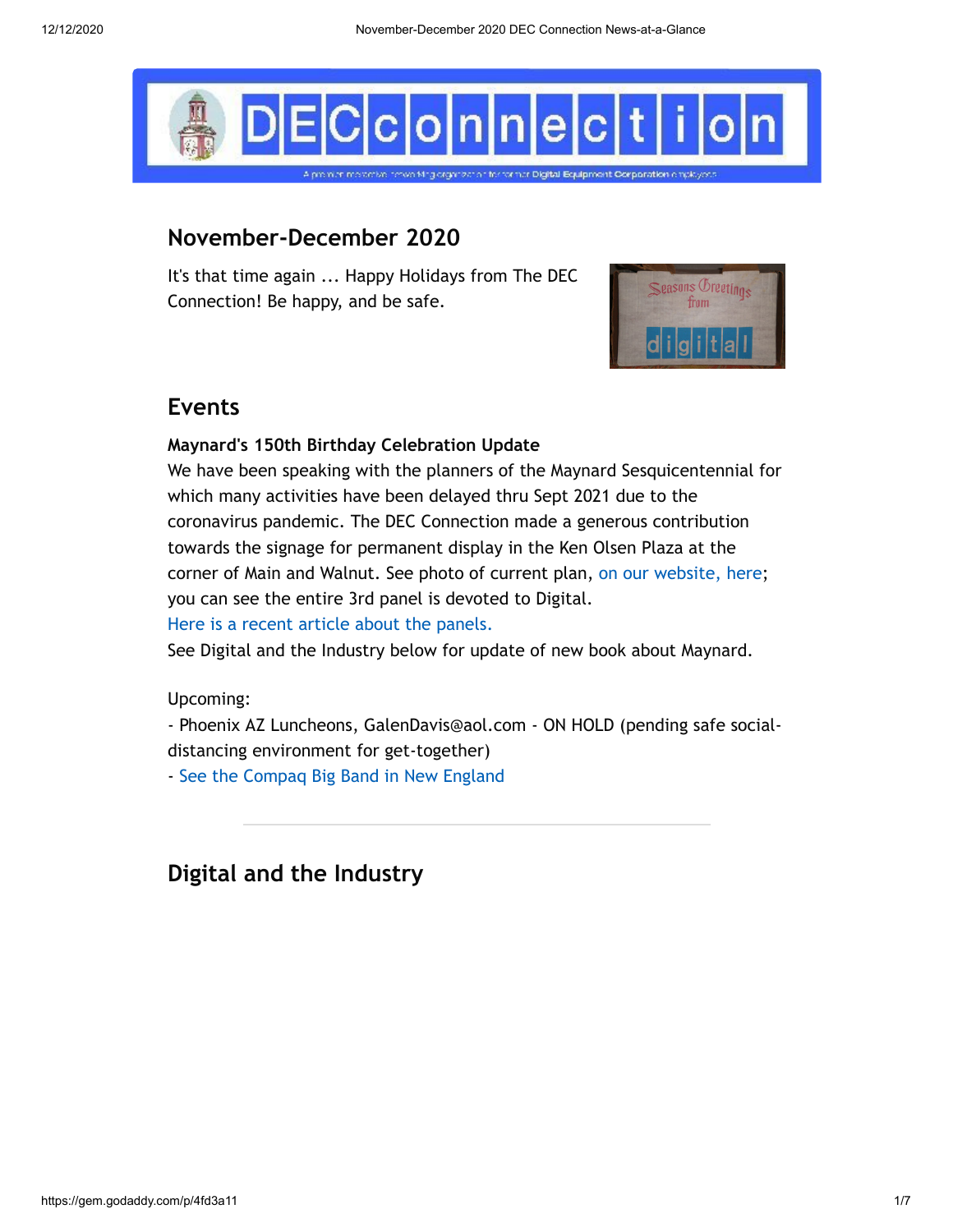12/12/2020 November-December 2020 DEC Connection News-at-a-Glance

We are saddened to report the passing of Stanley C. Olsen, 92, Gilford NH and Tierre Verde FL. Our condolences to Stan's wife Betty and their family, and to their many Digital friends. Stan was employee 3 of Digital, after his brother Ken and Harlan Anderson. Stan was an eclectic entrepreneur and visionary, a pioneer in the computer business and, following his 25-year Digital career, a transformative real estate developer in Citrus County, Florida. Stan served on the boards of many companies and several colleges. He received honorary doctorate degrees

from Saint Anselm College and Northeastern University. He didn't retire until 82 years old. Memorial donations can be made to the Community Food Bank of Citrus County, 5259 W. Cardinal Street, Building B, Homosassa, FL 34446, or the New Hampshire Food Bank, 700 East Industrial Park Drive, Manchester, NH 03109. [Link to full obituary.](https://www.legacy.com/obituaries/unionleader/obituary.aspx?n=stanley-c-olsen&pid=196895248)



Maynard, MA, has a brand new history book that includes a chapter about DEC. Title is: MAYNARD, MASSACHUSETTS: A BRIEF HISTORY All profits go toward funding the celebrations of Maynard's 150th anniversary (1871-2021).

The 50,000 words of text and 90 images provide a frame of reference for the people of Maynard to understand where we are now and how we got here. Think of it as a perfect holiday gift. Cost is

\$22 (cash, check, Venmo). Checks should be made to "Town of Maynard" and on the memo line write "150th book." Via Venmo: send \$22 to @Maynard150 and include your name and "Maynard 150th book" in the note. No credit cards yet. Questions? Email Lindsayhm@gmail.com.

# **Lost and Found**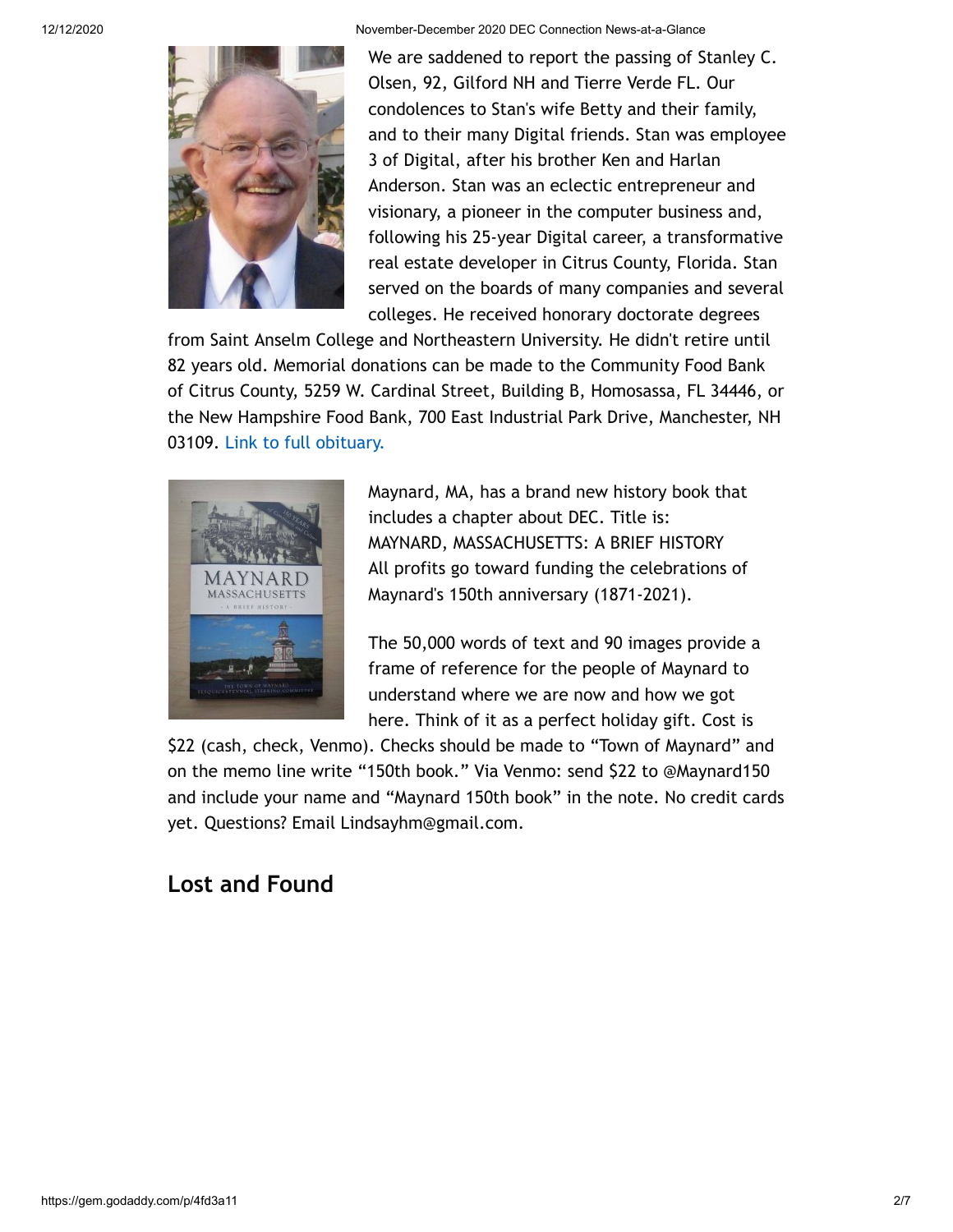#### 12/12/2020 November-December 2020 DEC Connection News-at-a-Glance

- Fred Balfour (Fred.Balfour@gmail.com, 617-852-6645) would like to contact
- 2 former DECcies, both working in corporate MIS during ~1971-1973:
- Richard Malloy (age  $-70$ )
- $\bullet$  Karl Wolfe (age ~80)

We received the following inquiry:

\* My husband is the son of one of the first five employees of DEC, out of Maynard MA. I would say range would be 1957 to his early bought retirement offered by Digital around 1992. The employee was John (Jack) Harold Anderson. He passed away in the early 1990s. Would there be any old photos or information on Jack Anderson, one of the first employees? My husband, Scott Anderson, would love to have a copy of any sort of photos, etc., you could dig up. Scott was his only son.

Barb Thatcher Anderson & Scott C. Anderson - bta32595@gmail.com 3 Willow Street, Allenstown, NH 03275

# **DEC Connection Member News**

Welcome to our new and renewing members during October and November: Ruth Armknecht (GA), Martha Arnum (NC), Jackie Awerman (FL), Su Bennett (NH), Kerry Bensman (MO), Barry Burns (FL), Rob Dandrade (MA), Ian Ferguson (Quebec, Canada), Doug Garber (MA), Wayne Gaskill (FL), Jacky Hovey (MA), Sue Hunt (MA), Ken Jones (MA), Mitch Livingston (Ontario, Canada), Mike Musi (MA), Bob Newman (MA), Joe Oleksak (MA), Patrick Parker-Roach (MA), Tom Pulsifer (LA), John Stubbe (OH), Dave Toub (NH), Pam Verrill (NH), Sarah Walkowiak (MA), Bill Wolf (NY), and Alan Zimmerle (NH).



join or renew:

Please RENEW your membership if you're due members check the Member Service Center (instructions below). Other readers, if you are enjoying our e-newsletters please consider joining and sending in a brief update on your activities for our newsletter. Here is how to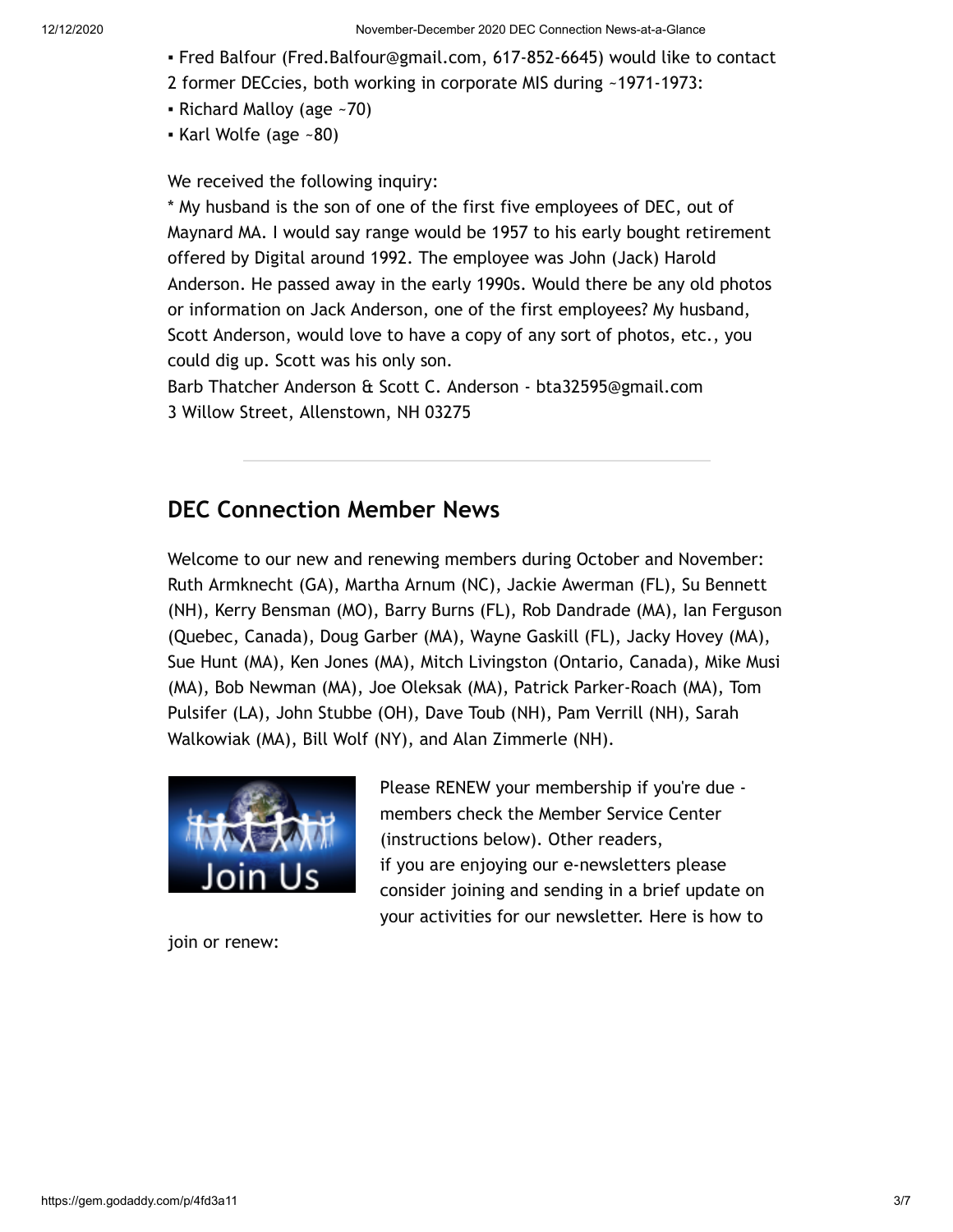#### **Membership Renewal Procedure**

\* Click link to see if your membership is current in our [Member Service Center](http://www.decconnection.org/msclogin.php) and pay online with a credit card. If you have paid dues since 2010 you will be there - use the email address we have on file - no leading or trailing spaces email ava@decconnection.org for help.

\* You can also join us (or renew) at [Join the DEC Connection online!](http://www.decconnection.org/join-online.htm)

\* You can send personal checks made out to DEC Connection to Nancy Kilty, 33 Forest St. Unit 416, Lexington MA 02421.

\* If you prefer to use your PayPal account directly (not via our website), use our payment address: registrations@decconnection.org - do NOT use any Board member's personal email address.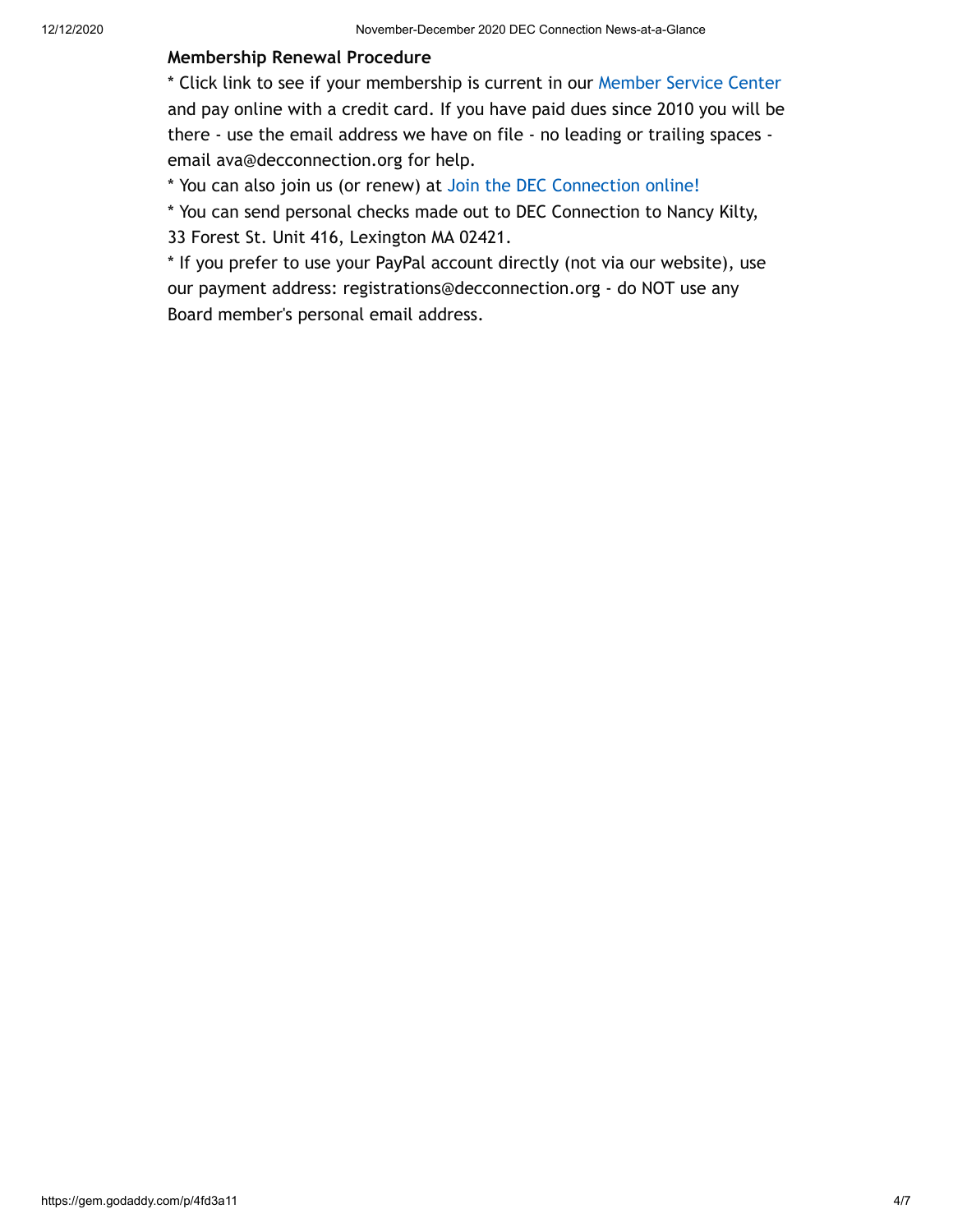**Member Newsbytes**: Please send your personal news updates to info@decconnection.org. We need your participation to provide an interesting and relevant newsletter for our readers.

▪ **Ian Ferguson** writes: Just joined DEC Connection. Love that you're periodically reminding us of the best years of our lives working for one of the best companies that ever existed. Later I ran 4 companies with all the lessons I learned from DEC. Reading your newsletters over the years it's clear many of us share the same feelings about the amazing culture we all participated in. We all learned many of the same important skills and attitudes. imferguson@sympatico.ca

▪ **Jackie Awerman** writes: Has it really been forty-six years since Bill Hanson (Of Blessed Memory) hired me? Yup! I still knit whenever I can and there's chicken soup (with matzoh balls, of course) in the freezer! Thinking about taking my Twiddle Muffs for Alzheimer's Disease Victims national. Interested in helping? Holler! Jackie yarndances@yahoo.com

▪ **Rob Dandrade** writes: I have thoroughly enjoyed retirement since 2012. My wife and I have been involved with our children and grandchildren. I have been active in our community, church and non-profit, Blackstone Heritage Corridor. I enjoy fresh-water fishing, hiking and photography. robert.dandrade17@gmail.com

▪ **Carole Frazier** writes: I worked at four Digital facilities AND LOVED EVERY ONE. People who worked at Digital stayed until they had to leave because of age or illness. We all loved Ken Olsen and Digital. I loved Digital and everything about it. My boss was Renate Baptiste, an outstanding boss. Ken Olsen used to visit each facility and talk to his employees in cafeterias, just to find out how and what we all thought. There will never be a company/exec better than Digital or Ken Olsen. carolejfrazier13@gmail.com

▪ New member **Sarah Walkowiak** would like to invite local ex-DECcies to join or visit their Toastmasters Club in the Maynard Mill: The Mill & Main Toastmasters Club helps members develop better speaking and presentation skills, enhance leadership abilities, and practice presentations relevant to your profession and needs. Toastmasters is a community club open to all. Meetings are on the 1st and 3rd Wednesday of every month from 12:00 p.m. to 1:00 p.m ET., our "home" is the former DEC Mill building in Maynard, but for now virtually by Zoom. Our membership is currently comprised of employees of current Mill companies, local area residents and retirees. We are a friendly welcoming group. Toastmasters is a great way to learn about a variety of different topics and stay connected with others while practicing practical skills. Please email Karen Jo at kjgshapiro@gmail.com for Zoom link and/or info. Come visit us!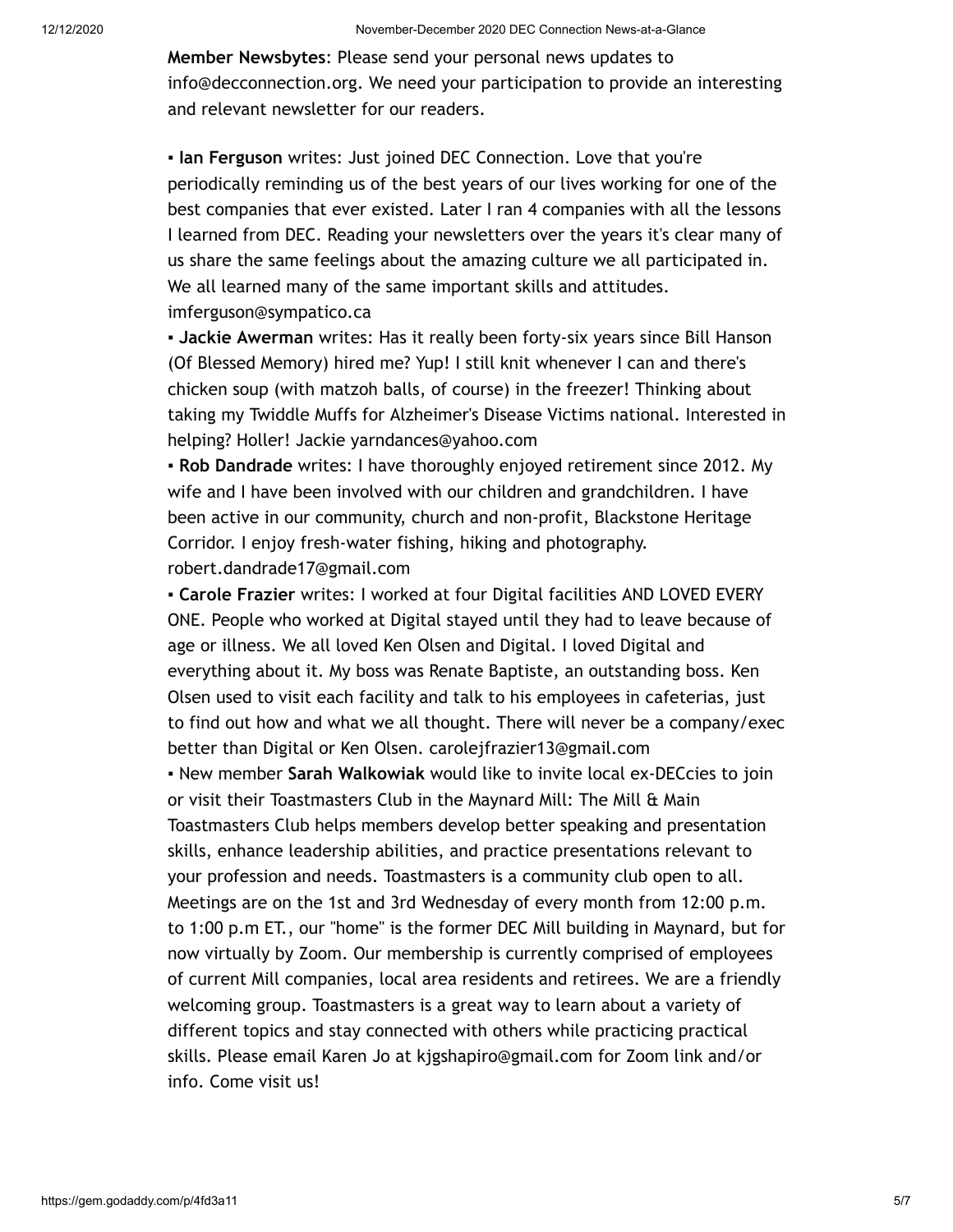#### **HP Employee Discounts**

Thanks again to Curt Gowan of HP Alumni Assn. for this advice: Retiree Purchase Plan - Go to: <http://www8.hp.com/us/en/jobs/retiree/epp.html> and click on the link under "US Alumni Product Purchase Program". Then follow the instructions to register for the program.

HP Alumni also suggests reading feedback:

There are lots of moving parts involved in HP product discounts (and discounts on non-HP products). Suggest you refer your members to the HP Alumni Association pages on discounts: <https://www.hpalumni.org/discounts>

NOTE TO OUR READERS: Please do not be concerned if, when clicking on a link in this email, your browser or antivirus program tells you that you are attempting to visit a dangerous or unsafe web address. Many browsers now flag any site without an SSL certificate (i.e., encryption) as unsafe (it's not). When you purchase tickets through our website, we transfer you to the PayPal website, which DOES use SSL encryption software.

#### **Sad News Department**

Sadly, we were informed of these deaths of former Digital employees since last newsletter. Our condolences go out to friends and families of:

- \* Rich Sanchez, Colorado Springs, 25 Nov 2020
- \* David Gibson, 64, Colorado Springs, 25 Nov 2020
- \* Dick Timberlake, 74, Colorado Springs, 8 Nov 2020
- \* Jim Gaines, 78, Colorado Springs, 5 Nov 2020
- \* Ross Kelly, 74, Statesboro GA, 20 Oct 2020
- \* Deborah McIntosh, 68, Colorado Springs, 14 Oct 2020
- \* Dewitt (Dick) Clinton, 78, Wells ME and Sudbury MA, 12 Oct 2020
- \* John Adams, 79, Andover and Lincoln MA, 7 Oct 2020
- \* Dennis Laurence, 75, Colorado Springs, 6 Oct 2020
- \* Ken Fahle, 78, of Ayer MA, 3 Oct 2020
- \* Stanley C. Olsen, 92, Gilford NH, 30 Sep 2020
- \* Nora Peaslee Fleming McGuiness, 63, Providence/Hudson, 9 Jul 2020

[Details are on our Memorial Page](http://www.decconnection.org/memorials.htm).

### **[Website Features and Updates](http://www.decconnection.org/)**